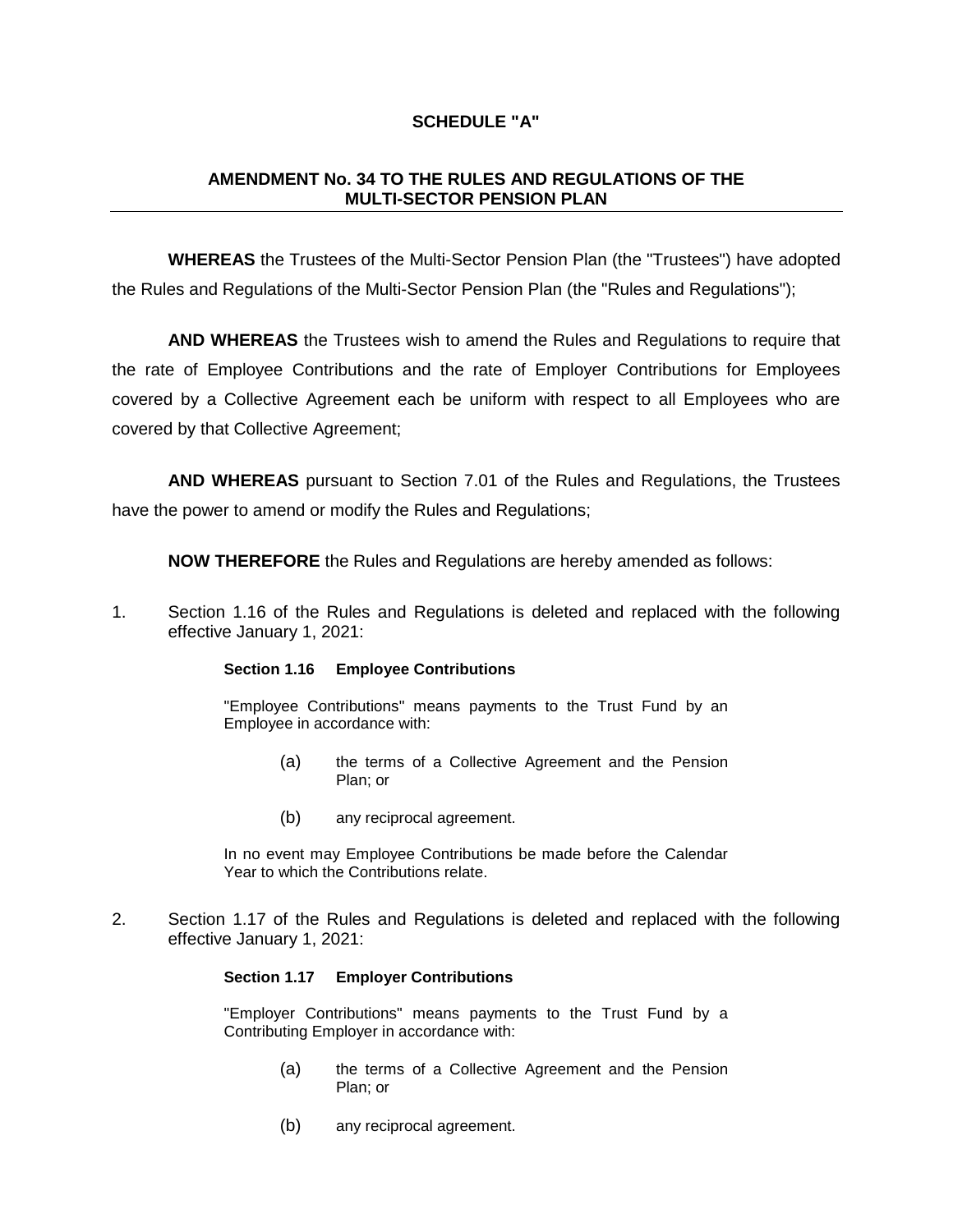3. Section 2.01 of the Rules and Regulations is deleted and replaced with the following effective January 1, 2021:

# **Section 2.01 Acceptance of an Employer as a Contributing Employer**

- (a) An employer may be accepted by the Trustees as a Contributing Employer if:
	- (i) the employer meets the requirements for a "Contributing Employer" set out in subsection 1.08(a)(i)(A);
	- (ii) the employer furnishes the necessary Employee data;
	- (iii) such acceptance will not adversely affect the benefit rights of existing Participants, Former Participants and Pensioners, as determined by the Trustees;
	- (iv) participation in the Plan is compulsory for all Employees covered by the Collective Agreement, unless the Trustees agree to permit exclusions of some category of Employees;
	- (v) the rate of Employer Contributions for all Employees covered by the Collective Agreement is uniform for all Employees covered by that Collective Agreement, unless the Trustees agree to permit an exception for some category of Employees; and
	- (vi) the rate of Employee Contributions for all Employees covered by the Collective Agreement is uniform for all Employees covered by that Collective Agreement, unless the Trustees agree to permit an exception for some category of Employees.
- (b) A written notice of acceptance by the Trustees constitutes acceptance of an employer as a Contributing Employer.
- 4. Section 2.02 of the Rules and Regulations is deleted and replaced with the following effective January 1, 2021:

## **2.02 Standard Language/Participation Agreement/Enforcement Reductions in Contribution Rates**

- (a) Any employer accepted as a Contributing Employer pursuant to Section 2.01 may as a condition of participation in the Plan be required to include standard language, as established by the Trustees, in the Collective Agreement to which the employer is bound and to sign a Participation Agreement.
- (b) A Union or Local Union may as a condition of having Employees it represents become or continue as Participants be required to enter into an Enforcement Agreement with the Trustees.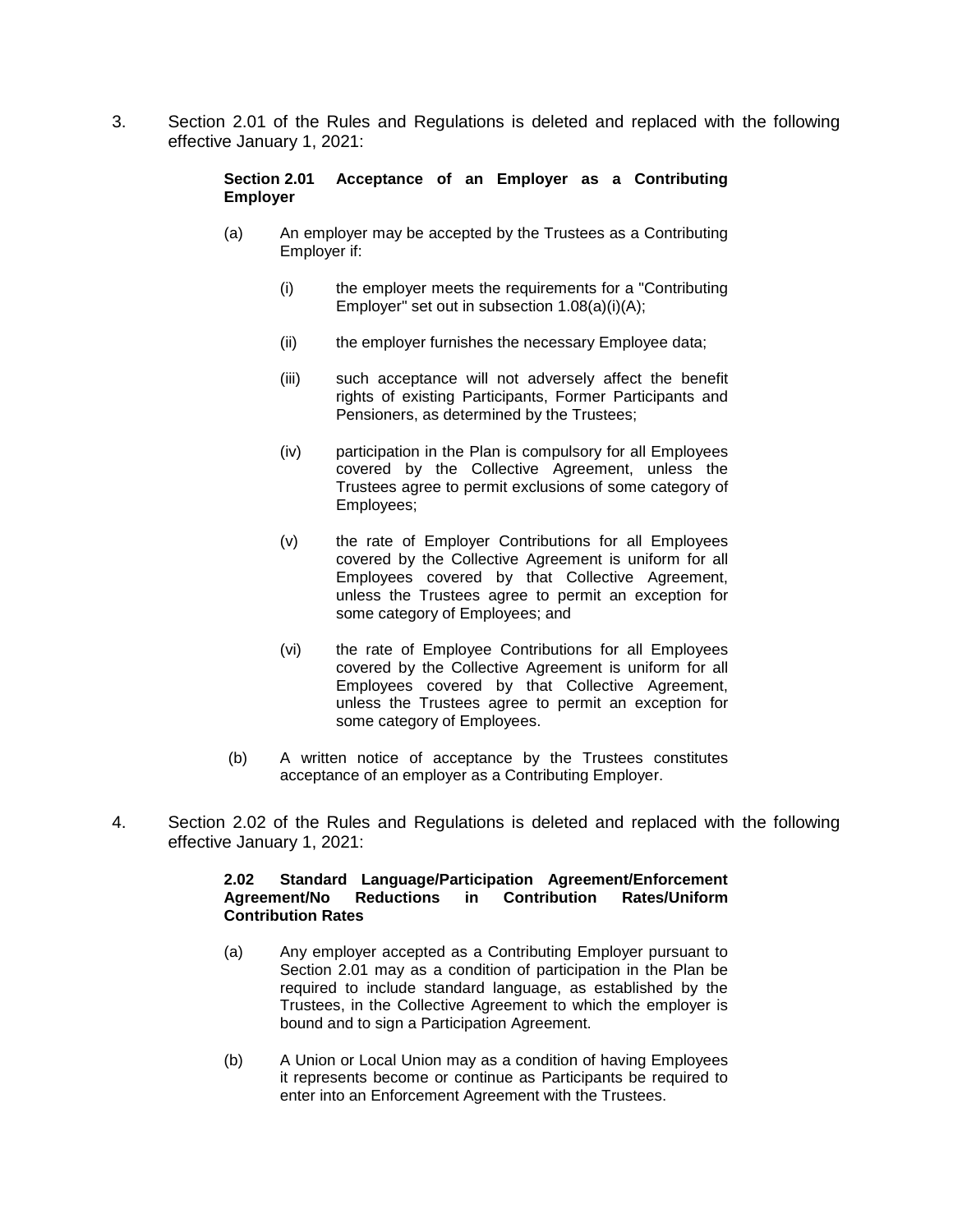- (c) Unless the Trustees determine otherwise, a Contribution Rate may not be reduced once contributions at that rate have been received by the Plan.
- (d) Unless the Trustees agree to permit an exception for some category of Employees, at all times,
	- (i) the rate of Employer Contributions for all Employees covered by a Collective Agreement must be uniform for all Employees covered by that Collective Agreement; and
	- (ii) the rate of Employee Contributions for all Employees covered by a Collective Agreement must be uniform for all Employees covered by that Collective Agreement.
- 5. Section 7.06 of the Rules and Regulations is deleted and replaced with the following effective January 1, 2021:

## 7.06 **Termination or Reduction of Obligation to Contribute or Non-Uniform Contribution Rates**

If the Union or Local Union and a Contributing Employer should enter into a Collective Agreement requiring Contributions to the Trust Fund, and then either fail to renew such agreement, or amend or renegotiate the Collective Agreement such that it provides for a smaller amount of Contributions than required by the prior Collective Agreement or provides for a rate of Employer Contributions or a rate of Employee Contributions that is not uniform for all Employees covered by that Collective Agreement, the Trustees have the authority to take such action as is necessary to maintain the financial soundness of the Trust Fund.

If subsequent to the conclusion of a Collective Agreement between a Contributing Employer and the Union or Local Union requiring Contributions to the Trust Fund, the Contributing Employer and the Union or Local Union enter into an agreement which does not require the continuation of Contributions to the Trust Fund or reduces the amount of such Contributions or provides for a rate of Employer Contributions or a rate of Employee Contributions that is not uniform for all Employees covered by that Collective Agreement, the Trustees shall have the right to terminate or reduce any pension benefits to Employees of the Contributing Employers if the total amount contributed by such Contributing Employer and Employee is less than the actuarially determined value of the pension benefits accrued for such Employees of such Contributing Employer. In addition, the Trustees have the right to adjust the credit of any former Employees of such Contributing Employer in order to maintain a financially sound relationship between the Contributions made on account of such former Employees and the Past Service Credits and Future Service Benefits earned by them.